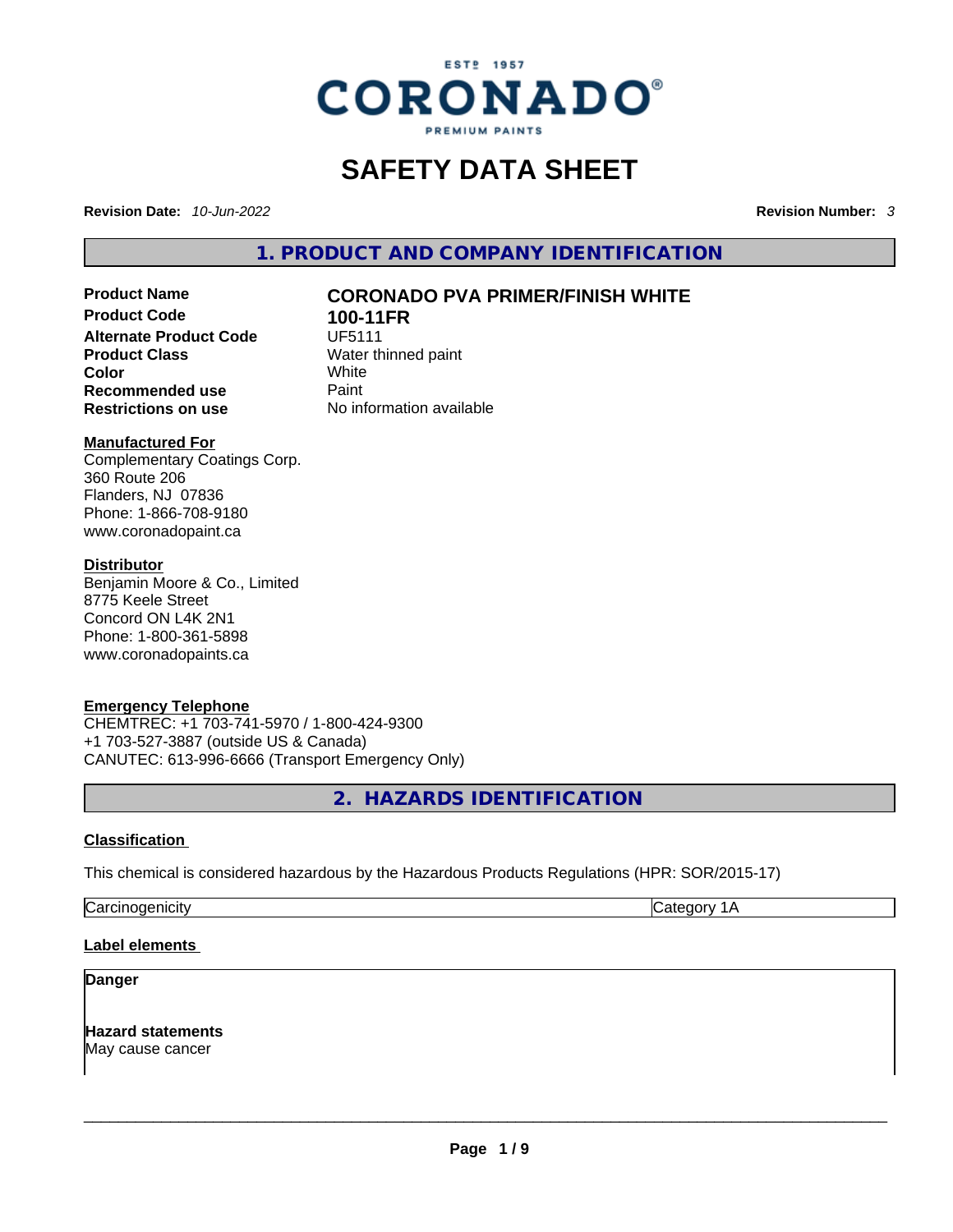

**Appearance** liquid

**Odor** little or no odor

## **Precautionary Statements - Prevention**

Obtain special instructions before use Do not handle until all safety precautions have been read and understood Use personal protective equipment as required

#### **Precautionary Statements - Response**

IF exposed or concerned: Get medical advice/attention

#### **Precautionary Statements - Storage**

Store locked up

#### **Precautionary Statements - Disposal**

Dispose of contents/container to an approved waste disposal plant

#### **Other information**

No information available

 **WARNING:** This product contains isothiazolinone compounds at levels of <0.1%. These substances are biocides commonly found in most paints and a variety of personal care products as a preservative. Certain individuals may be sensitive or allergic to these substances, even at low levels.

# **3. COMPOSITION INFORMATION ON COMPONENTS**

| <b>Chemical name</b> | <b>CAS No.</b> | Weight-%       | Hazardous Material<br>registry number<br>(HMIRA registry #) | Date HMIRA filed and<br>Information Review Act date exemption granted<br>(if applicable) |
|----------------------|----------------|----------------|-------------------------------------------------------------|------------------------------------------------------------------------------------------|
| Limestone            | 1317-65-3      | $3 - 7%$       |                                                             |                                                                                          |
| Titanium dioxide     | 13463-67-7     | - 5%           |                                                             |                                                                                          |
| Nepheline syenite    | 37244-96-5     | $-5%$          |                                                             |                                                                                          |
| Zinc oxide           | 1314-13-2      | $0.1 - 0.25\%$ |                                                             |                                                                                          |
| Silica, crystalline  | 14808-60-7     | $0.1 - 0.25\%$ |                                                             |                                                                                          |

\*The exact percentage (concentration) of composition has been withheld as a trade secret

# **4. FIRST AID MEASURES**

**General Advice No hazards which require special first aid measures.** No hazards which require special first aid measures.

**Eye Contact <b>Rinse** thoroughly with plenty of water for at least 15 minutes and consult a physician.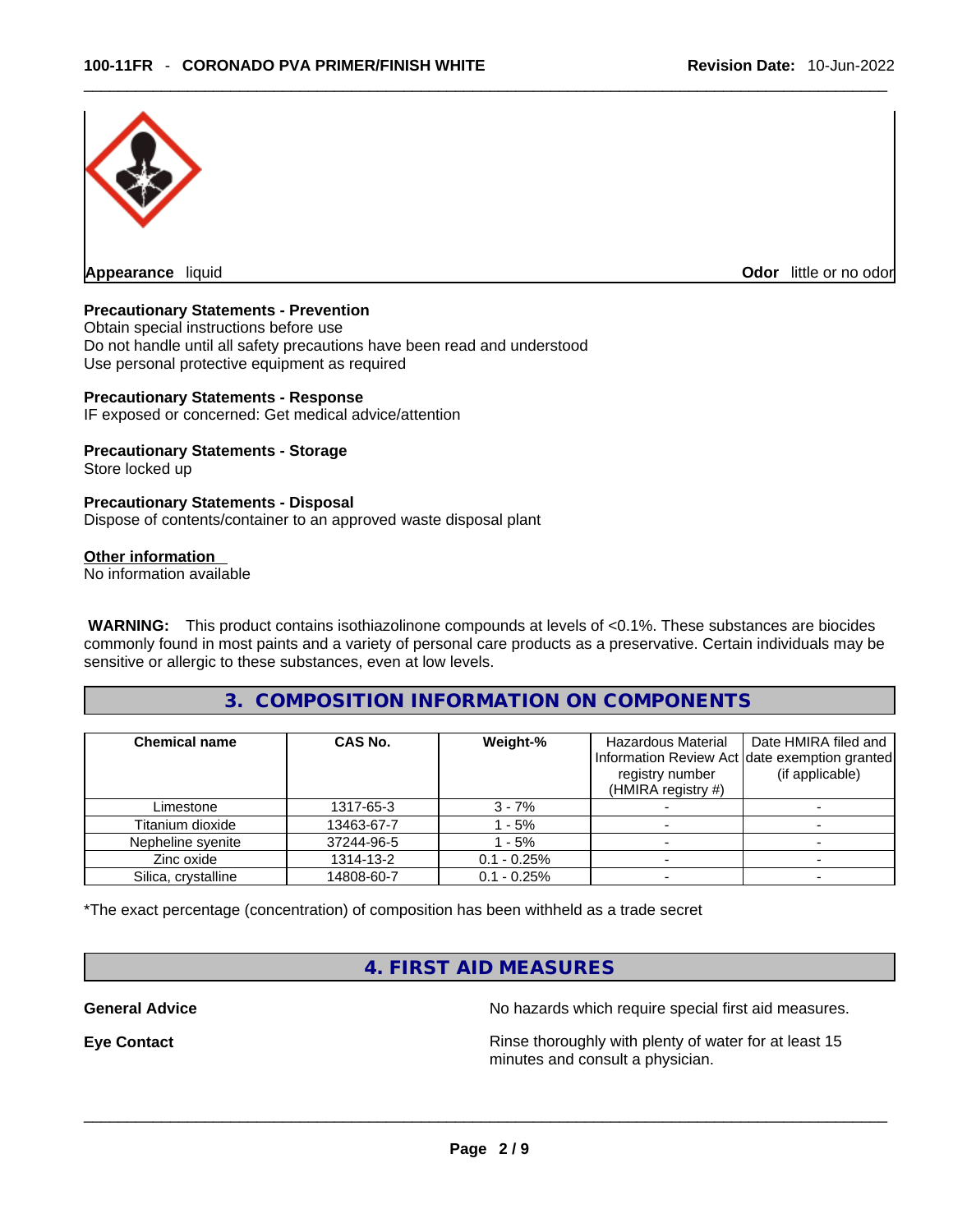| <b>Skin Contact</b>                    | Wash off immediately with soap and plenty of water while<br>removing all contaminated clothes and shoes. |
|----------------------------------------|----------------------------------------------------------------------------------------------------------|
| <b>Inhalation</b>                      | Move to fresh air. If symptoms persist, call a physician.                                                |
| Ingestion                              | Clean mouth with water and afterwards drink plenty of<br>water. Consult a physician if necessary.        |
| <b>Most Important Symptoms/Effects</b> | None known.                                                                                              |
| <b>Notes To Physician</b>              | Treat symptomatically.                                                                                   |

**5. FIRE-FIGHTING MEASURES** 

| <b>Suitable Extinguishing Media</b>                                              | Use extinguishing measures that are appropriate to local<br>circumstances and the surrounding environment.                                   |
|----------------------------------------------------------------------------------|----------------------------------------------------------------------------------------------------------------------------------------------|
| Protective equipment and precautions for firefighters                            | As in any fire, wear self-contained breathing apparatus<br>pressure-demand, MSHA/NIOSH (approved or equivalent)<br>and full protective gear. |
| <b>Specific Hazards Arising From The Chemical</b>                                | Closed containers may rupture if exposed to fire or<br>extreme heat.                                                                         |
| Sensitivity to mechanical impact                                                 | No                                                                                                                                           |
| Sensitivity to static discharge                                                  | No                                                                                                                                           |
| <b>Flash Point Data</b><br>Flash point (°F)<br>Flash Point (°C)<br><b>Method</b> | Not applicable<br>Not applicable<br>Not applicable                                                                                           |
| <b>Flammability Limits In Air</b>                                                |                                                                                                                                              |
| Lower flammability limit:<br><b>Upper flammability limit:</b>                    | Not applicable<br>Not applicable                                                                                                             |
| <b>NFPA</b><br>Health: 1<br>Flammability: 0                                      | <b>Instability: 0</b><br><b>Special: Not Applicable</b>                                                                                      |
|                                                                                  |                                                                                                                                              |

#### **NFPA Legend**

- 0 Not Hazardous
- 1 Slightly
- 2 Moderate
- 3 High
- 4 Severe

*The ratings assigned are only suggested ratings, the contractor/employer has ultimate responsibilities for NFPA ratings where this system is used.* 

*Additional information regarding the NFPA rating system is available from the National Fire Protection Agency (NFPA) at www.nfpa.org.* 

# **6. ACCIDENTAL RELEASE MEASURES**

**Personal Precautions Avoid contact with skin, eyes and clothing. Ensure Personal Precautions**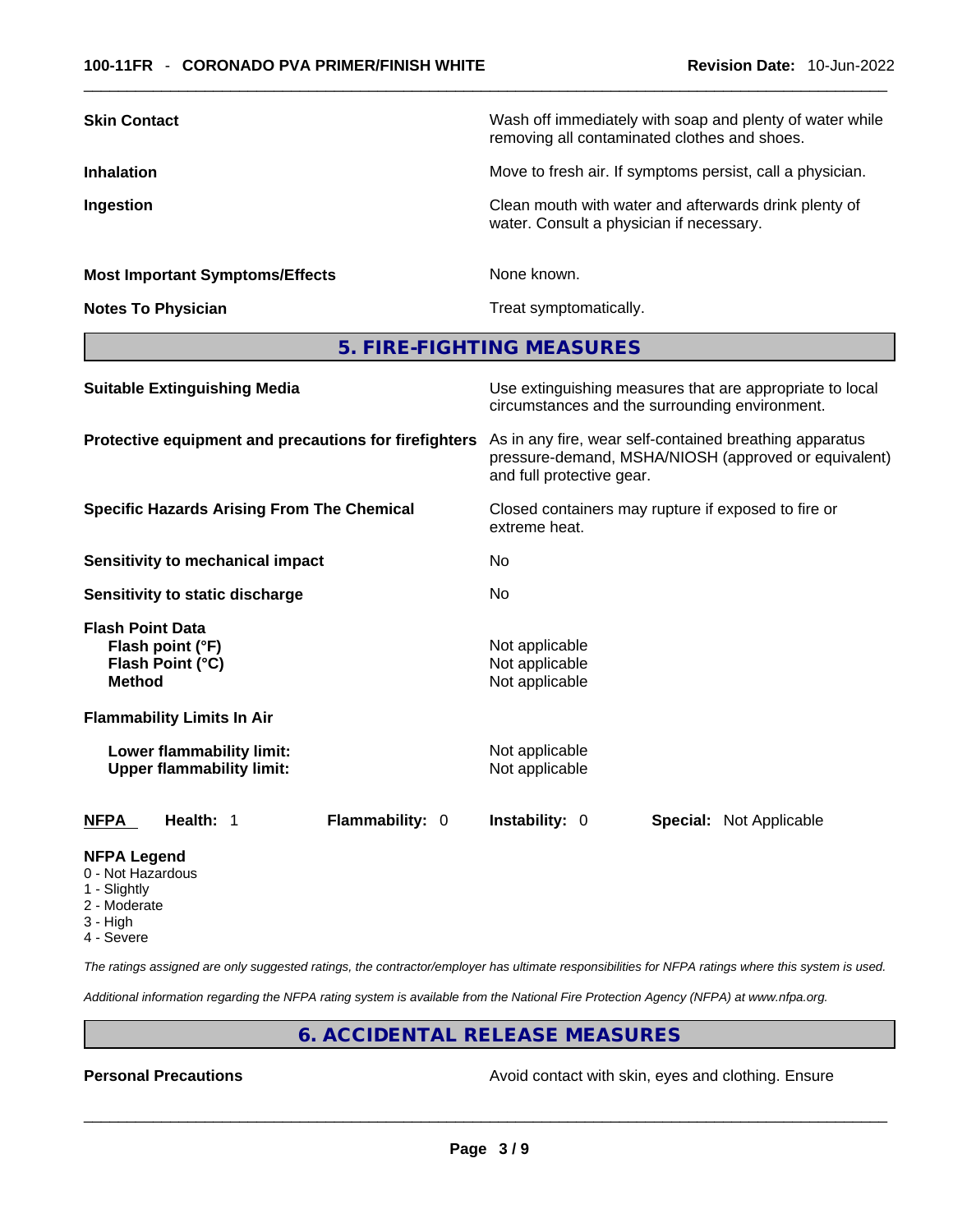adequate ventilation.

**Other Information Discription Prevent further leakage or spillage if safe to do so.** 

**Environmental precautions** See Section 12 for additional Ecological Information.

**Methods for Cleaning Up Example 20 Soak** up with inert absorbent material. Sweep up and shovel into suitable containers for disposal.

# **7. HANDLING AND STORAGE**

**Handling Handling Avoid contact with skin, eyes and clothing. Avoid breathing** vapors, spray mists or sanding dust. In case of insufficient ventilation, wear suitable respiratory equipment.

**Storage Keep container tightly closed. Keep out of the reach of Keep Keep container tightly closed. Keep out of the reach of** children.

#### **Incompatible Materials Incompatible Materials No information available**

# **8. EXPOSURE CONTROLS/PERSONAL PROTECTION**

#### **Exposure Limits**

| <b>Chemical name</b> | <b>ACGIH TLV</b>                                                                                                             | <b>Alberta</b>                                         | <b>British Columbia</b>                                                        | <b>Ontario</b>                                 | Quebec                                                                   |
|----------------------|------------------------------------------------------------------------------------------------------------------------------|--------------------------------------------------------|--------------------------------------------------------------------------------|------------------------------------------------|--------------------------------------------------------------------------|
| Limestone            | N/E                                                                                                                          | 10 mg/m $3$ - TWA                                      | 10 mg/m $3$ - TWA<br>$3$ mg/m <sup>3</sup> - TWA<br>$20 \text{ mg/m}^3$ - STEL | N/E                                            | 10 mg/m $3$ - TWAEV                                                      |
| Titanium dioxide     | TWA: $10 \text{ mg/m}^3$                                                                                                     | 10 mg/m $3$ - TWA                                      | 10 mg/m $3$ - TWA<br>$3$ mg/m <sup>3</sup> - TWA                               | 10 mg/m $3$ - TWA                              | 10 mg/m $3$ - TWAEV                                                      |
| Nepheline syenite    | N/E                                                                                                                          | N/E                                                    | N/E                                                                            | 10 mg/m $3$ - TWA                              | N/E                                                                      |
| Zinc oxide           | STEL: $10 \text{ mg/m}^3$<br>respirable particulate<br>matter<br>TWA: $2 \text{ mg/m}^3$<br>respirable particulate<br>matter | $2 \text{ mg/m}^3$ - TWA<br>$10 \text{ mg/m}^3$ - STEL | $2$ mg/m <sup>3</sup> - TWA<br>$10 \text{ mg/m}^3$ - STEL                      | $2 \text{ mg/m}^3$ - TWA<br>10 $mq/m^3$ - STEL | 10 mg/m $3$ - TWAEV<br>5 mg/m <sup>3</sup> - TWAEV<br>10 $mq/m^3$ - STEV |
| Silica, crystalline  | TWA: 0.025 mg/m <sup>3</sup><br>respirable particulate<br>matter                                                             | $0.025$ mg/m <sup>3</sup> - TWA                        | $0.025$ mg/m <sup>3</sup> - TWA                                                | $0.10$ mg/m <sup>3</sup> - TWA                 | $0.1$ mg/m <sup>3</sup> - TWAEV                                          |

#### **Legend**

ACGIH - American Conference of Governmental Industrial Hygienists

Alberta - Alberta Occupational Exposure Limits

British Columbia - British Columbia Occupational Exposure Limits

Ontario - Ontario Occupational Exposure Limits

Quebec - Quebec Occupational Exposure Limits

N/E - Not established

# **Personal Protective Equipment**

**Engineering Measures Ensure** Ensure adequate ventilation, especially in confined areas.

Safety glasses with side-shields.

**Skin Protection Protection Protective gloves and impervious clothing. Respiratory Protection In case of insufficient ventilation wear suitable respiratory** equipment. \_\_\_\_\_\_\_\_\_\_\_\_\_\_\_\_\_\_\_\_\_\_\_\_\_\_\_\_\_\_\_\_\_\_\_\_\_\_\_\_\_\_\_\_\_\_\_\_\_\_\_\_\_\_\_\_\_\_\_\_\_\_\_\_\_\_\_\_\_\_\_\_\_\_\_\_\_\_\_\_\_\_\_\_\_\_\_\_\_\_\_\_\_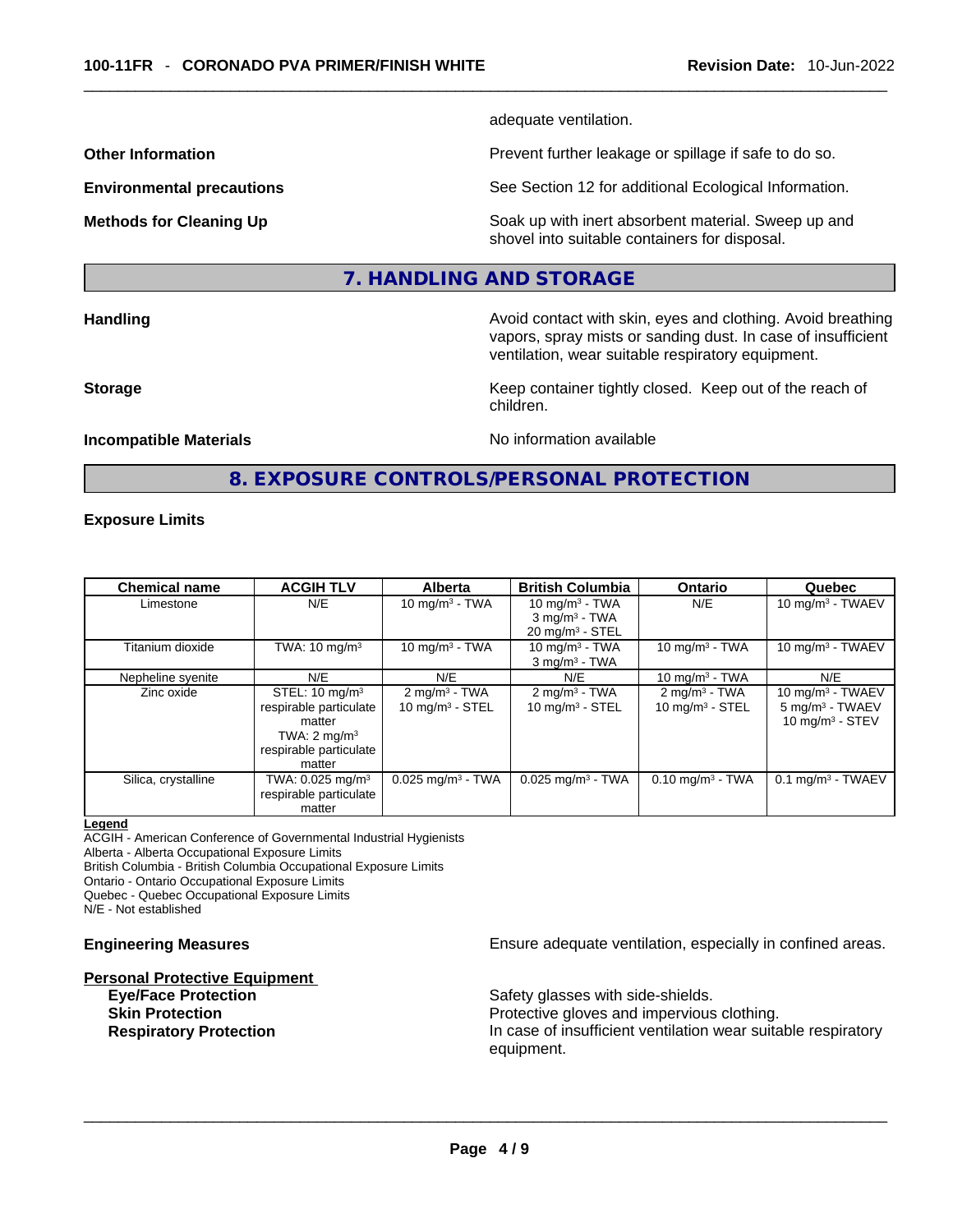**Hygiene Measures Avoid contact with skin, eyes and clothing. Remove and Avoid contact with skin, eyes and clothing. Remove and Avoid contact with skin, eyes and clothing. Remove and** wash contaminated clothing before re-use. Wash thoroughly after handling.

# **9. PHYSICAL AND CHEMICAL PROPERTIES**

**Appearance** liquid **Odor little or no odor Odor Threshold No information available Density (lbs/gal)** 10.7 - 10.8 **Specific Gravity** 1.28 - 1.30 **pH**<br>
Viscosity (cps) <br>
Viscosity (cps) <br>
Viscosity (cps) <br>
Viscosity (cps) <br>
Viscosity (cps) <br>
Viscosity (cps) <br>
Viscosity (cps) <br>
Viscosity (cps) <br>
Viscosity (cps) <br>
Viscosity (cps) <br>
Viscosity (cps) <br>
Viscosity (cps) <br> **Solubility(ies)**<br> **No information available**<br> **Water solubility**<br> **Water solubility Evaporation Rate No information available No information available Vapor pressure**  No information available **No information** available **Vapor density**<br> **We Solids**<br>
We Solids
2015<br>
2016<br>
2016<br>
2016<br>
2016<br>
2016<br>
2017 Wt. % Solids **Vol. % Solids** 25 - 35 **Wt. % Volatiles** 50 - 60 **Vol. % Volatiles VOC Regulatory Limit (g/L)**  $\left( \frac{1}{2} \right)$  < 100<br> **Roiling Point (°F)** 212 **Boiling Point (°F) Boiling Point (°C)** 100 **Freezing point (°F)** 32 **Freezing Point (°C) Flash point (°F)** Not applicable **Flash Point (°C)** Not applicable **Method** Not applicable **Flammability (solid, gas)** Not applicable **Upper flammability limit:**<br> **Lower flammability limit:** Not applicable Not applicable **Lower flammability limit: Autoignition Temperature (°F)**<br> **Autoignition Temperature (°C)** No information available **Autoignition Temperature (°C)**<br> **Decomposition Temperature (°F)** No information available **Decomposition Temperature (°F) Decomposition Temperature (°C)** No information available **Partition coefficient** No information available

**Viscosity (cps)** No information available **No information available** 

# **10. STABILITY AND REACTIVITY**

| <b>Reactivity</b>                         | Not Applicable                           |
|-------------------------------------------|------------------------------------------|
| <b>Chemical Stability</b>                 | Stable under normal conditions.          |
| <b>Conditions to avoid</b>                | Prevent from freezing.                   |
| <b>Incompatible Materials</b>             | No materials to be especially mentioned. |
| <b>Hazardous Decomposition Products</b>   | None under normal use.                   |
| <b>Possibility of hazardous reactions</b> | None under normal conditions of use.     |
|                                           |                                          |
|                                           |                                          |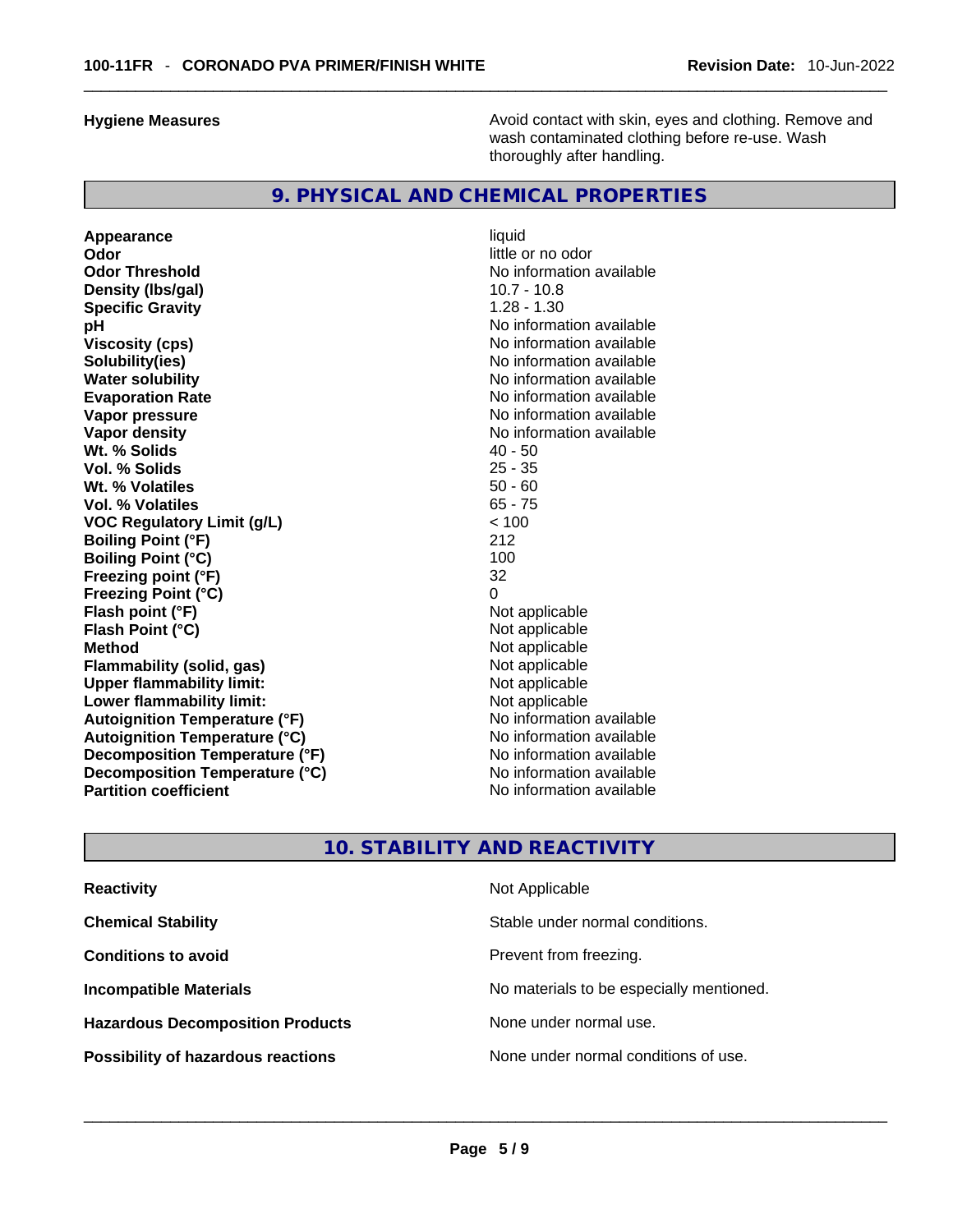# **11. TOXICOLOGICAL INFORMATION**

| <b>Product Information</b><br>Information on likely routes of exposure                                                                                                                                                                            |                                                                                                                                                                                                                                                                                          |
|---------------------------------------------------------------------------------------------------------------------------------------------------------------------------------------------------------------------------------------------------|------------------------------------------------------------------------------------------------------------------------------------------------------------------------------------------------------------------------------------------------------------------------------------------|
| <b>Principal Routes of Exposure</b>                                                                                                                                                                                                               | Eye contact, skin contact and inhalation.                                                                                                                                                                                                                                                |
| <b>Acute Toxicity</b><br><b>Product Information</b>                                                                                                                                                                                               | No information available                                                                                                                                                                                                                                                                 |
| Symptoms related to the physical, chemical and toxicological characteristics                                                                                                                                                                      |                                                                                                                                                                                                                                                                                          |
| <b>Symptoms</b>                                                                                                                                                                                                                                   | No information available                                                                                                                                                                                                                                                                 |
| Delayed and immediate effects as well as chronic effects from short and long-term exposure                                                                                                                                                        |                                                                                                                                                                                                                                                                                          |
| Eye contact<br><b>Skin contact</b>                                                                                                                                                                                                                | May cause slight irritation<br>Substance may cause slight skin irritation. Prolonged or<br>repeated contact may dry skin and cause irritation.                                                                                                                                           |
| <b>Inhalation</b><br>Ingestion                                                                                                                                                                                                                    | May cause irritation of respiratory tract.<br>Ingestion may cause gastrointestinal irritation, nausea,<br>vomiting and diarrhea.                                                                                                                                                         |
| <b>Sensitization</b><br><b>Neurological Effects</b><br><b>Mutagenic Effects</b><br><b>Reproductive Effects</b><br><b>Developmental Effects</b><br><b>Target organ effects</b><br><b>STOT - single exposure</b><br><b>STOT - repeated exposure</b> | No information available.<br>No information available.<br>No information available.<br>No information available.<br>No information available.<br>No information available.<br>No information available.<br>Causes damage to organs through prolonged or repeated<br>exposure if inhaled. |
| Other adverse effects<br><b>Aspiration Hazard</b>                                                                                                                                                                                                 | No information available.<br>No information available.                                                                                                                                                                                                                                   |

**Numerical measures of toxicity**

**The following values are calculated based on chapter 3.1 of the GHS document**

#### **Component Information**

| Chemical name                  | Oral LD50                  | Dermal LD50              | Inhalation LC50 |
|--------------------------------|----------------------------|--------------------------|-----------------|
| Titanium dioxide<br>13463-67-7 | (Rat)<br>$> 10000$ mg/kg ( |                          |                 |
| Zinc oxide<br>1314-13-2        | $>$ 5000 mg/kg (Rat)       | $\overline{\phantom{0}}$ | . .             |

# **Chronic Toxicity**

#### **Carcinogenicity**

*The information below indicates whether each agency has listed any ingredient as a carcinogen:.* 

|--|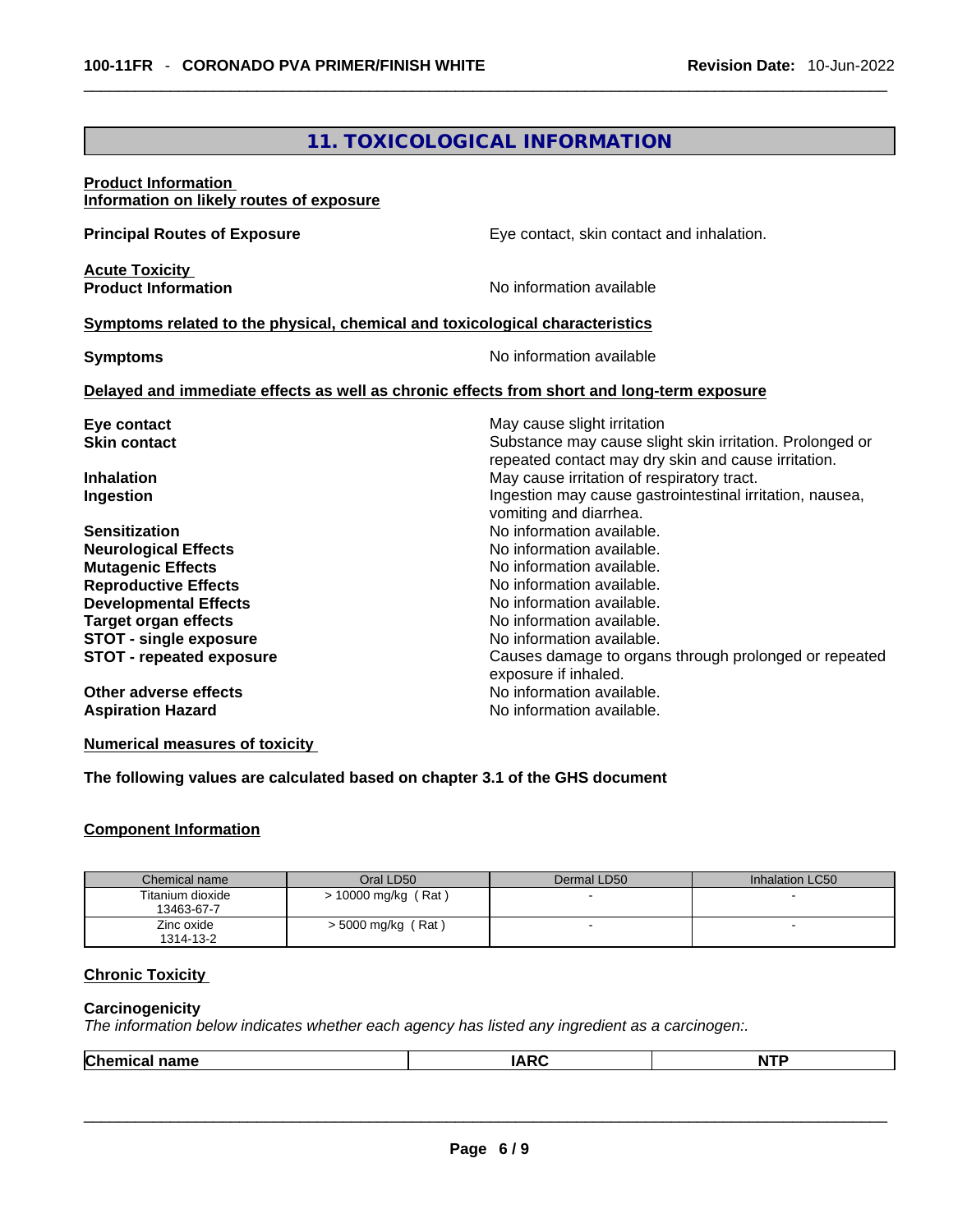|                     | 2B - Possible Human Carcinogen |                        |
|---------------------|--------------------------------|------------------------|
| l Titanium dioxide  |                                |                        |
|                     | 1 - Human Carcinogen           | Known Human Carcinogen |
| Silica, crystalline |                                |                        |

• Crystalline Silica has been determined to be carcinogenic to humans by IARC (1) when in respirable form. Risk of cancer depends on duration and level of inhalation exposure to spray mist or dust from sanding the dried paint.

• Although IARC has classified titanium dioxide as possibly carcinogenic to humans (2B), their summary concludes: "No significant exposure to titanium dioxide is thought to occur during the use of products in which titanium dioxide is bound to other materials, such as paint."

#### **Legend**

IARC - International Agency for Research on Cancer NTP - National Toxicity Program OSHA - Occupational Safety & Health Administration

**12. ECOLOGICAL INFORMATION** 

# **Ecotoxicity Effects**

The environmental impact of this product has not been fully investigated.

# **Product Information**

#### **Acute Toxicity to Fish**

No information available

#### **Acute Toxicity to Aquatic Invertebrates**

No information available

#### **Acute Toxicity to Aquatic Plants**

No information available

#### **Persistence / Degradability**

No information available.

#### **Bioaccumulation**

No information available.

#### **Mobility in Environmental Media**

No information available.

#### **Ozone**

No information available

# **Component Information**

#### **Acute Toxicity to Fish**

Titanium dioxide  $LC50:$  > 1000 mg/L (Fathead Minnow - 96 hr.)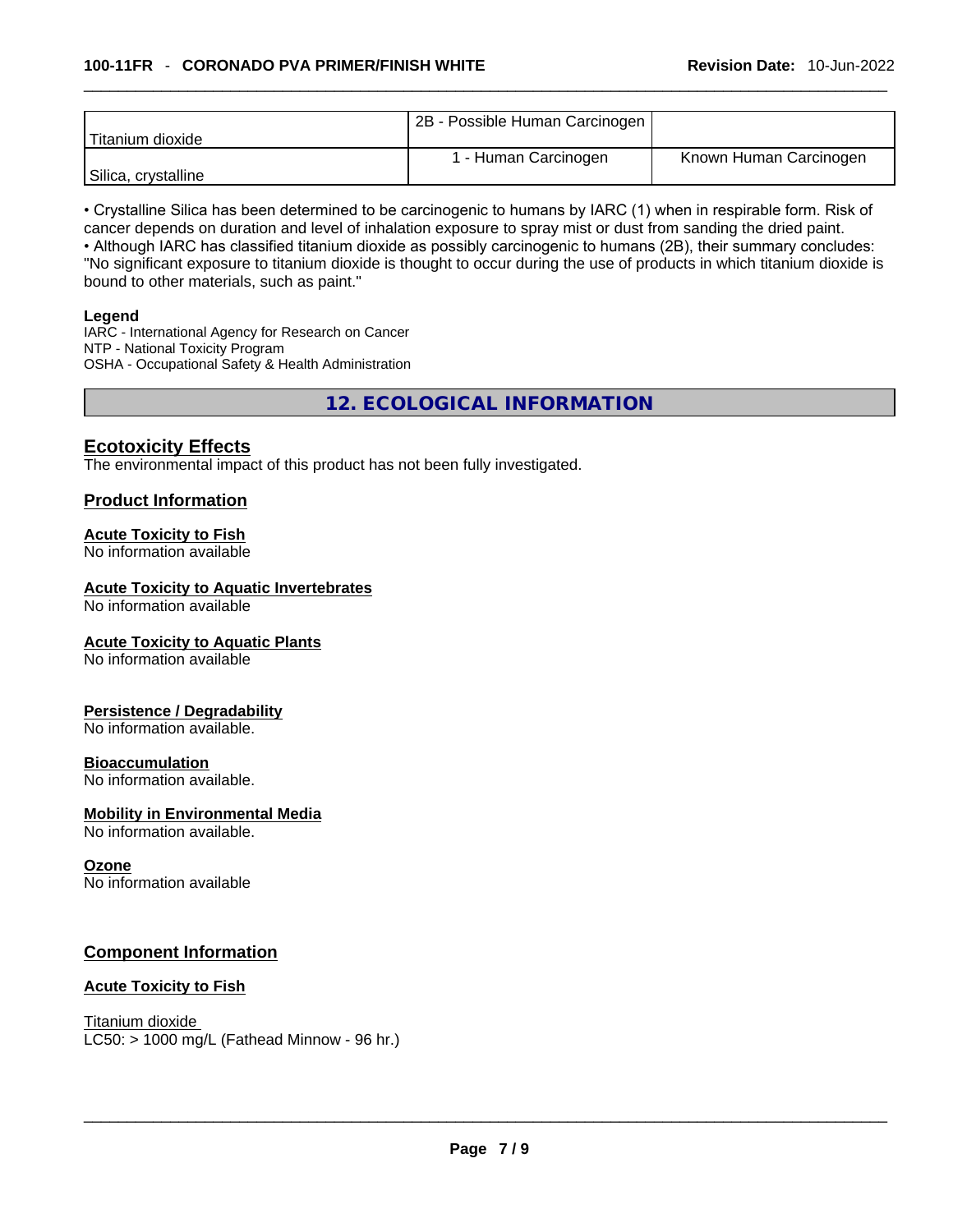#### **Acute Toxicity to Aquatic Invertebrates**

No information available

#### **Acute Toxicity to Aquatic Plants**

No information available

# **13. DISPOSAL CONSIDERATIONS**

Waste Disposal Method **Waste Disposal Method Dispose of in accordance with federal, state, provincial,** and local regulations. Local requirements may vary, consult your sanitation department or state-designated environmental protection agency for more disposal options.

# **14. TRANSPORT INFORMATION**

**TDG** Not regulated

**ICAO / IATA** Not regulated

**IMDG / IMO** Not regulated

# **15. REGULATORY INFORMATION**

# **International Inventories**

| <b>TSCA: United States</b> | Yes - All components are listed or exempt. |
|----------------------------|--------------------------------------------|
| <b>DSL: Canada</b>         | No - Not all of the components are listed. |
|                            | One or more component is listed on NDSL.   |

# **National Pollutant Release Inventory (NPRI)**

#### **NPRI Parts 1- 4**

This product contains the following Parts 1-4 NPRI chemicals:

*None*

#### **NPRI Part 5**

This product contains the following NPRI Part 5 Chemicals:

*None*

#### **WHMIS Regulatory Status**

This product has been classified in accordance with the hazard criteria of the Hazardous Products Regulations (HPR) and the SDS contains all the information required by the HPR. \_\_\_\_\_\_\_\_\_\_\_\_\_\_\_\_\_\_\_\_\_\_\_\_\_\_\_\_\_\_\_\_\_\_\_\_\_\_\_\_\_\_\_\_\_\_\_\_\_\_\_\_\_\_\_\_\_\_\_\_\_\_\_\_\_\_\_\_\_\_\_\_\_\_\_\_\_\_\_\_\_\_\_\_\_\_\_\_\_\_\_\_\_